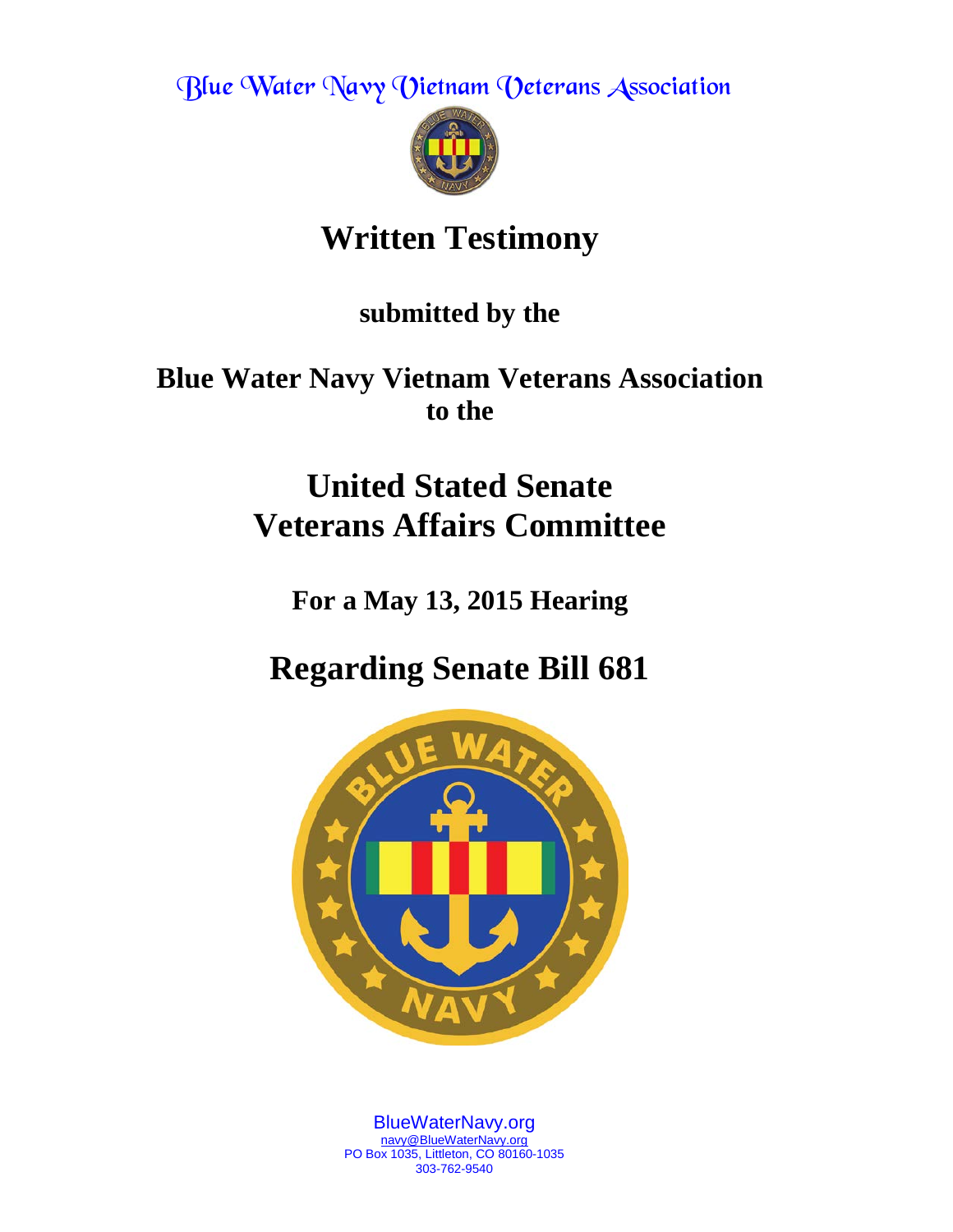$\overline{a}$ 

Despite previous attempts by Congress to provide medical and economic benefits for the "toxic wounded" $1$  veterans of the Vietnam War, there are still thousands of these veterans being denied basic medical care and disability compensation by the Department of Veterans Affairs (DVA or VA). These include veterans who served both on land and at sea during that conflict. The largest group by far of Vietnam veterans currently being denied service-connected benefits for toxic wounds includes those who served on the waters in and around Vietnam. These men are suffering the effects of dioxin poisoning through their exposure to the herbicide Agent Orange. For these veterans, the results of 'Chemical Warfare gone awry' have been showing up in their lives as one or more of the acknowledged diseases<sup>[2](#page-1-1)</sup> caused by the components of the herbicide Agent Orange. These maladies have been rearing their ugly heads for decades as the poison works its destruction on a time-released basis.<sup>[3](#page-1-2)</sup> These veterans have also watched as their children and grandchildren present with birth defects and later-life health problems that have afflicted their innocent progenies and further burdened their already-suffering consciences. Their experience is not unique; it is also being felt by those who served with boots on ground. These sea-based veterans are not asking for anything new. They are asking for a reinstatement of benefits previously afforded them by the Agent Orange Act of 1991. We are now entering the 40<sup>th</sup> year since the end of that thirteen year conflict. For these veterans, the Vietnam War has never ended. It is now time to stop this miscarriage of justice by acknowledging that there was only one causal agent responsible for multiple identical diseases in men who were on the ground and those who were at sea, only separated by a couple dozen

<span id="page-1-0"></span> $1$  Passage of the Agent Orange Act of 1991 provided VA Benefits to all veterans of the Vietnam War who showed symptoms of an Agent Orange-related disease. In 2002, the VA removed all veterans whose feet did not touch the solid ground of mainland Vietnam. Those veterans are now asking to be reinstated under the provisions of the AOAct of 1991. (Origin of the identifier "Toxic Wounded" is acknowledged as Mr. Rick Weidman of the Vietnam Veterans of America.)

<span id="page-1-1"></span> $2$  The VA has enumerated several types of cancers, heart diseases, diabetes and its secondary effects, and other diseases which can be found on the VA's Website and in VA literature.

<span id="page-1-2"></span><sup>&</sup>lt;sup>3</sup> Studies have shown that dioxin can cause delayed onset with aggressive types of many of the acknowledged diseases that can be charted out on a consistent timeline. "Agent Orange exposure, Vietnam War veterans, and the risk of prostate cancer," by Karim Chamie MD, et. al, addresses the appearance of prostate cancer in Vietnam veterans in a 13,000+ veteran study thus: "The mean time from exposure to diagnosis was 407 months."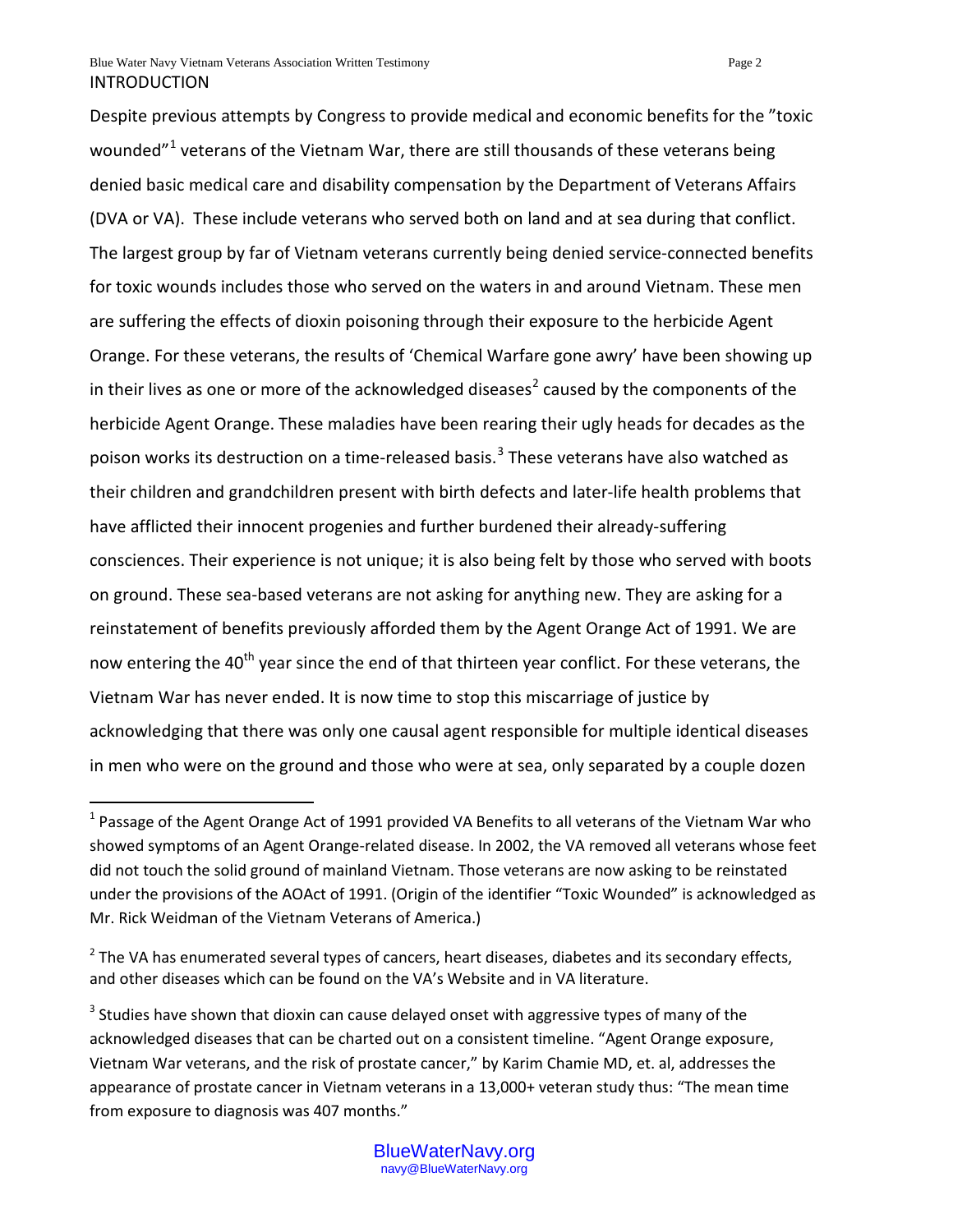miles or less. No other toxin than Agent Orange-dioxin can cause such a wide range of maladies. The mere fact of them having one of those specific diseases should automatically provide them with the presumption of exposure to herbicides in Vietnam. The passage of S-681 / HR-969 can bring an end to the Blue Water Navy Vietnam veterans' suffering.

# TESTIMONIAL BODY

 $\overline{a}$ 

Following the unanimous passage of PL-102-4, The Agent Orange Act of 1991 was set in stone as Law of the Land; or so we thought. The VA wrote up the initial rules of eligibility in their M21 Adjudications Manual identifying anyone who served within the Theater of Combat<sup>[4](#page-2-0)</sup> as eligible for a presumption of exposure<sup>[5](#page-2-1)</sup> to the herbicide Agent Orange, which contained TCDD, the deadliest form of dioxin known to man. $<sup>6</sup>$  $<sup>6</sup>$  $<sup>6</sup>$  In case anyone thinks that a large quantity of this</sup> dioxin is required to wreak havoc on living organisms, it must be noted that the EPA's over-generous "safe drinking water" level is a dilution of one part in 30 quadrillion<sup>[7](#page-2-3)</sup> and that a controlled dioxin study done in 1996 using lab rats found that those animals exposed to dioxin at 10 parts per trillion (ppt) experienced severe suppression of their immune system resulting in

<span id="page-2-0"></span><sup>&</sup>lt;sup>4</sup> The "Theater of Combat", the "Combat Zone," the "War Zone" and the area for award of the Vietnam Service Medal were the same area. As declared by President L.B. Johnson on July 8, 1965 as Executive Order 11231, the Vietnam Service Medal was awarded to veterans who served within the precisely outlined areas which the Department of Defense specified as the War Zone for Vietnam. Please see the image at http://www.bluewaternavy.org/yournavy.htm

<span id="page-2-1"></span> $5$  The 10/06/93 instruction in the VA's M21 Manual states: "(1) It may be necessary to determine if a veteran had "service in Vietnam" in connection with claims for service connection for non-Hodgkins lymphoma, soft-tissue sarcoma and chloracne. See paragraph 5.03c. In the absence of contradictory evidence, "service in Vietnam" will be conceded if the records show that the veteran received the Vietnam Service Medal." (Compare this to Footnote 10)

<span id="page-2-2"></span> $6$  The World Health Organization states, "Dioxins are highly toxic and can cause reproductive and developmental problems, damage the immune system, interfere with hormones and also cause cancer…..Some 419 types of dioxin-related compounds have been identified but only about 30 of these are considered to have significant toxicity, with TCDD being the most toxic." <http://www.who.int/mediacentre/factsheets/fs225/en/>

<span id="page-2-3"></span>**<sup>7</sup>** This information is located on the EPA Website titled "Basic Information about Dioxin (2,3,7,8-TCDD) in Drinking Water" A quadrillion is 10 raised to the minus  $15<sup>th</sup>$  power. <http://water.epa.gov/drink/contaminants/basicinformation/dioxin-2-3-7-8-tcdd.cfm>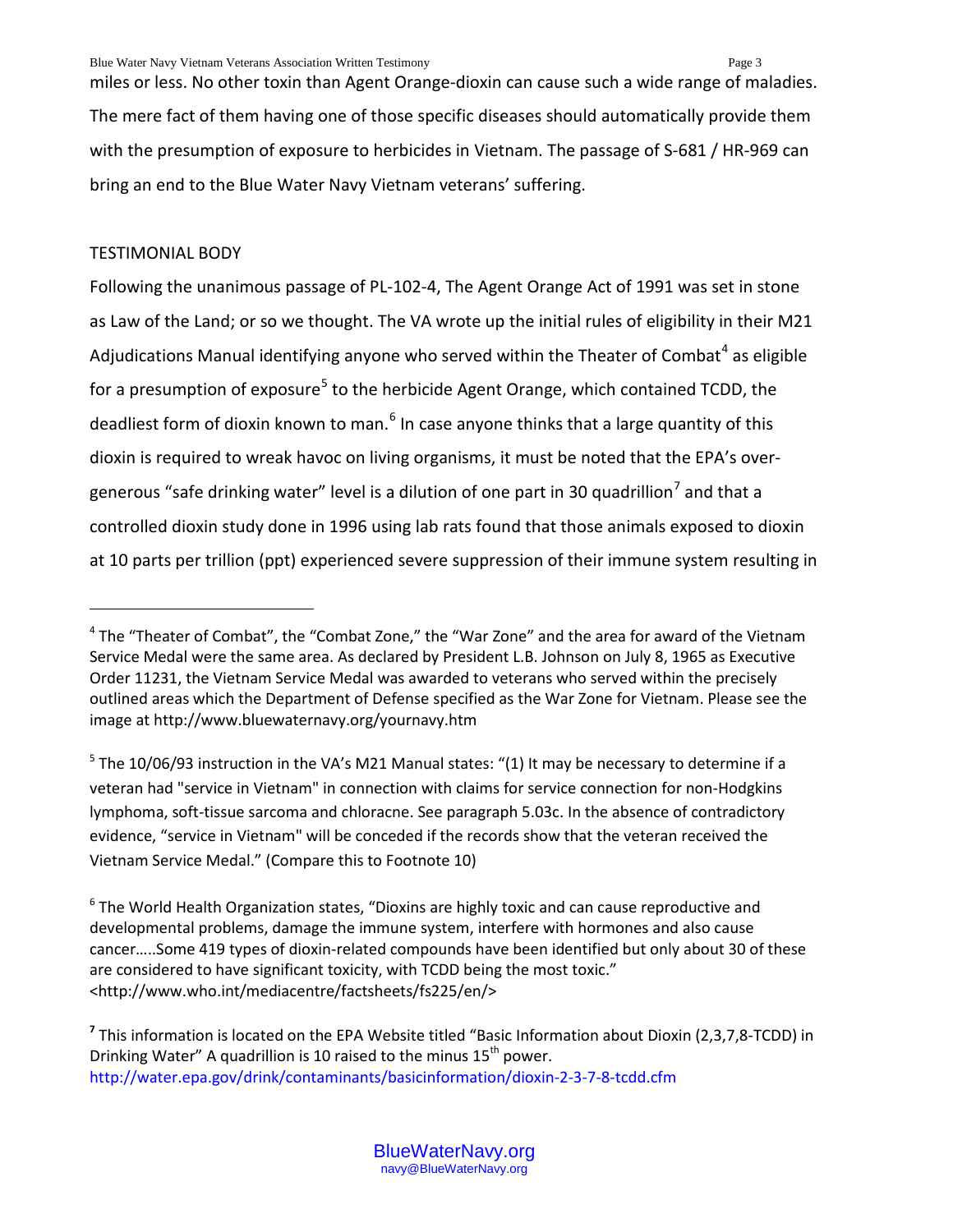Blue Water Navy Vietnam Veterans Association Written Testimony Page 4

 $\overline{a}$ 

fatal inability to resist common strands of influenza. Ten parts per trillion is the equivalent of one drop of dioxin in a water solution equally distributed in a volume of train cars 10 miles long. But no one knows what the lowest threshold of TCDD exposure is. Therefore, any statement by the VA indicating that dioxin did not occur in "sufficient amounts to cause health problems" is as medically and scientifically inaccurate as one can get. "Safe levels" of TCDD reach beyond our current scientific ability to measures units that small!

In order to make up for the absolute lack of documentation<sup>[8](#page-3-0)</sup> regarding the whereabouts and the measurements of Agent Orange usage during all of the Vietnam War, Congress adopted the rule of "presumption of exposure" and made the determination that the proof of exposure for any individual was based on that veteran's diagnosis of one of the diseases presumed to be caused by the TCDD dioxin. This was purposefully set up as "presumptive" because there was no documentation of military or other origin that contained quantifiable evidence for proof exposure, whether on land or at sea. Presumption of exposure to herbicide in Vietnam can most accurately be defined as "the definite existence of a potential for TCDD exposure."<sup>[9](#page-3-1)</sup> That descriptive applies to every ship of the Seventh Fleet that sailed within the Vietnam Combat Zone.

The M-21 Manual's original instructions afforded the presumptive status to any veteran in receipt of the Vietnam Service Medal (VSM) as the determining factor.<sup>10</sup> The instructions in the Manual were changed in 2002 to state that eligibility for the presumption of exposure extended

<span id="page-3-0"></span><sup>&</sup>lt;sup>8</sup> "Because of the IMPOSSIBILITY that most Vietnam veterans could prove that they had been exposed to Agent Orange or other herbicides in Vietnam during the war, the 1991 Agent Orange Act created a presumption of service connection.", (emphasis added here), Committee on Blue Water Navy Vietnam Veterans and Agent Orange Exposure, 2011.

<span id="page-3-1"></span> $9$  Personal correspondence with Dr. Wayne Dwernychuk, world renowned Environmental Scientist and acknowledged Vietnam dioxin contamination specialist, 2014.

<span id="page-3-2"></span> $10$  The M-21 Manual as of February 27, 2002 states: "Service in Vietnam" for the purpose of presumption of exposure to herbicides cannot be conceded based on receipt of the Vietnam Service Medal, because the presumption of exposure applies to land exposure only. The awarding of this medal was not limited to armed forces members whose service involved duty or visitation on land in Vietnam."……."A veteran must have actually served on land within the Republic of Vietnam (RVN) to qualify for the presumption of exposure to herbicides.. 38 CFR Sec. 3.307(a)(6). The fact that a veteran has been awarded the Vietnam Service Medal does not prove that he or she was "in country."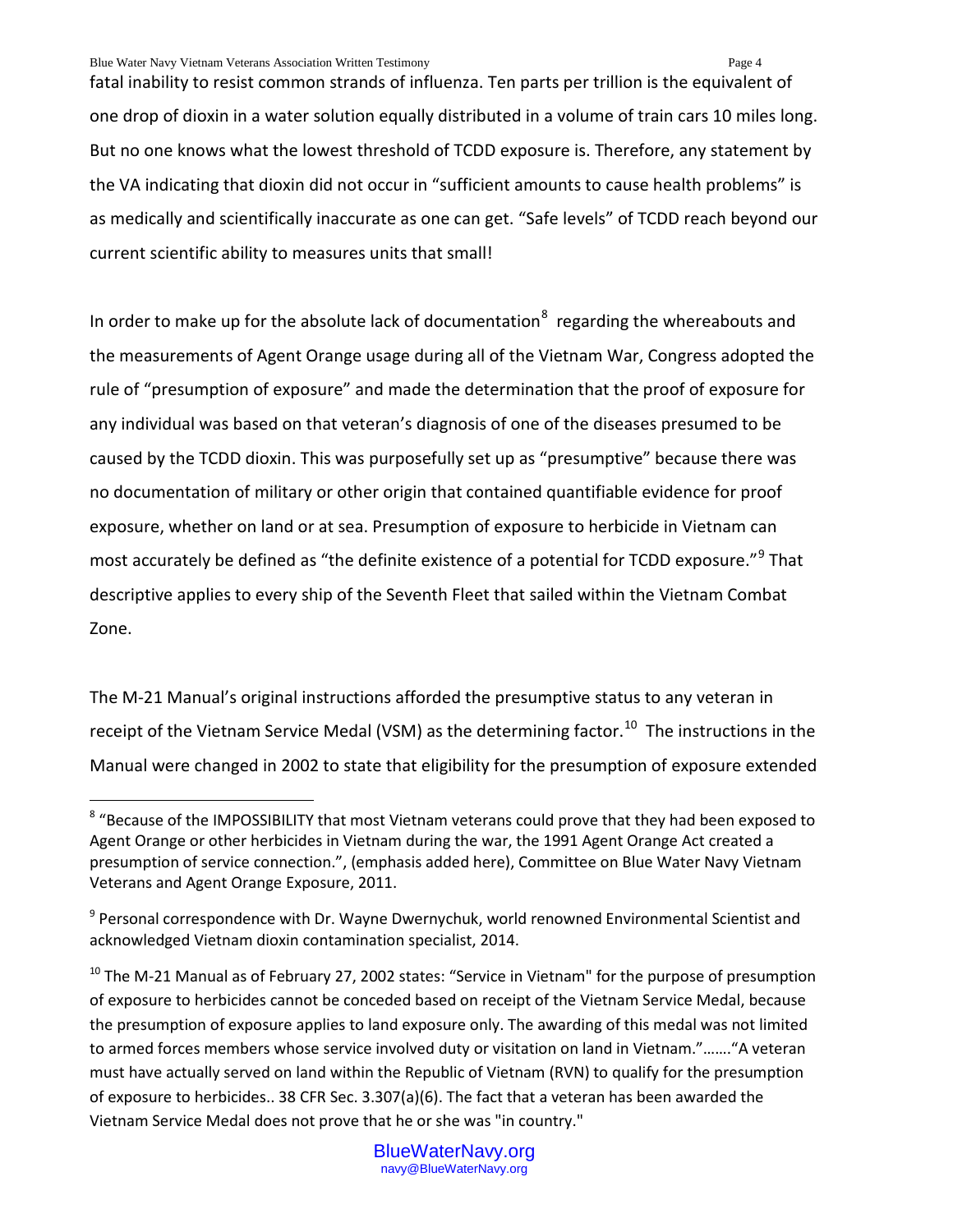only to veterans who served with their boots-on-ground "in Vietnam." However, even that definition is being used inconsistently because those who set foot on any of the many islands off the coast of Vietnam (such as Con Son Island and Phu Quac Island) are also afforded the presumption of exposure by DVA for having set foot on ground in those distant offshore places. That change created the division in an otherwise unified world of the Vietnam War veteran. There was now, for the first time, an offshore Blue Water Navy veteran and an "in country, boots-on-ground" veteran. In the real world, this distinction does not exist.

Over the years since 2002, the DVA has ignored valid scientific and medical studies as well as the Congressionally-mandated counsel of the Institute of Medicine (IOM) in the recognition of evidence that ships of the Seventh Fleet were likely to have been contaminated by the dioxin-laden Agent Orange through a wide range of possible routes of exposure.<sup>[11](#page-4-0)</sup> Under the rule of presumptive exposure that has been applied to every veteran who served with boots on ground, in the absence of contradicting evidence, nothing beyond the potential for exposure is needed to proclaim Agent Orange-dioxin as the cause of the numerous diseases a veteran could be diagnosed with as long as the diagnosis for at least one of those diseases is made. The Blue Water Navy veterans have had diagnoses of all these diseases, and their potential for exposure has never been contradicted by any evidence. To the contrary, the IOM as well as the Australian University of Queensland's National Research Centre for Environmental Toxicology and numerous other studies have proclaimed valid evidence for that exposure.<sup>[12](#page-4-1)</sup> Additionally, the DVA has been guilty of outright misrepresentation of scientific and medical data that provides strong evidence in favor of assigning the presumption of exposure to the men who served offshore Vietnam.

 $\overline{a}$ 

<span id="page-4-0"></span> $11$  Please refer to the online study, "A Re-Analysis of Blue Water Navy Veterans and Agent Orange Exposure," www.bluewaternavy.org/ReIOM.htm

<span id="page-4-1"></span> $12$  The Military-Veterans Advocacy, Inc. submission of written testimony for this hearing, which is included in its entirely into this testimony by reference, contains detailed information on this specific subject. John Wells, Esq., author of that testimony is a subject matter expert on the work of the University of Queensland and addresses the topic of this specific valid evidence in detail.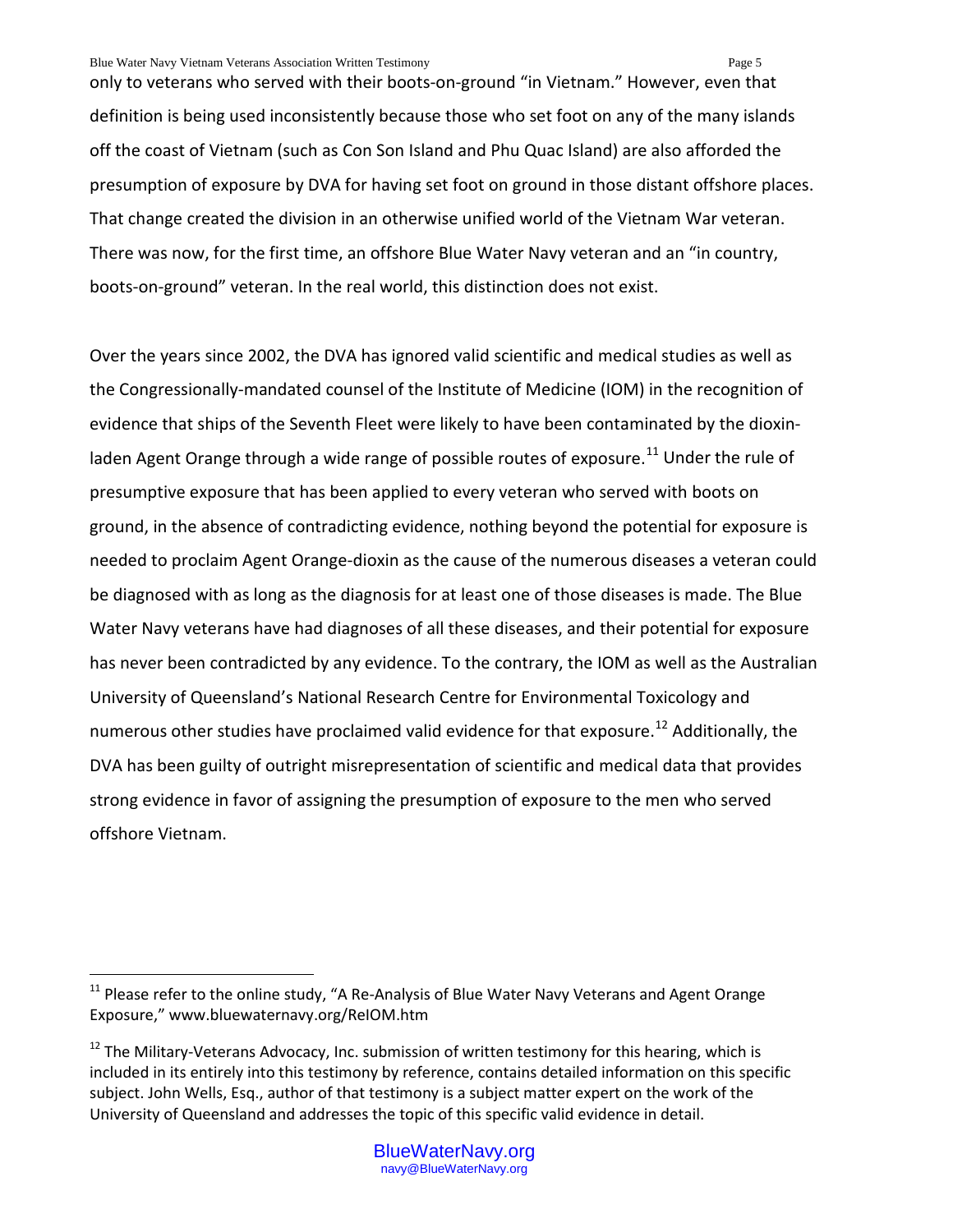The VA lied about the conclusions of the IOM's 2011 study<sup>[13](#page-5-0)</sup> on Vietnam Navy veterans and their exposure to Agent Orange. The conclusions of the IOM in that study actually constituted the second of four times that Agency strongly suggested there were potential routes of exposure for the Navy ships or stated outright that Blue Water Navy sailors should be included in the presumption. Looking at the chronological evidence of the Institute of Medicine's documents that address this issue, we find this chain of thought $^{14}$  $^{14}$  $^{14}$ :

## *The First Report*

The IOM's "Veterans and Agent Orange: Update: 2008" (released July 24, 2009) clearly states: "…members of the Blue Water Navy should not be excluded from the set of Vietnam-era veterans with presumed herbicide exposure." The Update: 2008 is also the IOM's first serious examination of an Australian report on ship-board water distillation from a 2002 Queensland, Australia Study titled "Examination of the Potential Exposure of Royal Australian Navy (RAN) Personnel to Polychlorinated Dibenzodioxins and Polychlorinated Dibenzofurans via Drinking Water." This concept of contaminated water aboard both American and Australian naval vessels now plays an important part in the assumptions regarding plausible pathways for Agent Orange/Dioxin (AO/D) contamination of the offshore Blue Water Navy personnel of both countries.

# *The Second Report*

 $\overline{a}$ 

In October, 2009, the DVA tasked the IOM with an 18-month study to determine whether the Vietnam veterans in the Blue Water Navy experienced exposures to herbicides and their contaminants comparable with those of the Brown Water Navy Vietnam veterans and those on the ground in Vietnam. By its very wording, this started off as a "comparative" study, a concept that fundamentally violates the concept of presumptive exposure. However, as it turned out, the conclusions of the IOM Report "Blue Water Navy Vietnam Veterans and Agent Orange Exposure," released in May, 2011 was a further set-back to the DVA's position. That report concluded:

<span id="page-5-0"></span><sup>&</sup>lt;sup>13</sup> The VA's fabrication of a conclusion to the IOM's 2011 study prompted this Association's call for the Public Censure of the DVA. Please refer to this on-line information: http://bluewaternavy.org/publiccensure.htm

<span id="page-5-1"></span> $14$  From a December 21, 2013 Release by this Association entitled "Beyond Arbitrary and Capricious."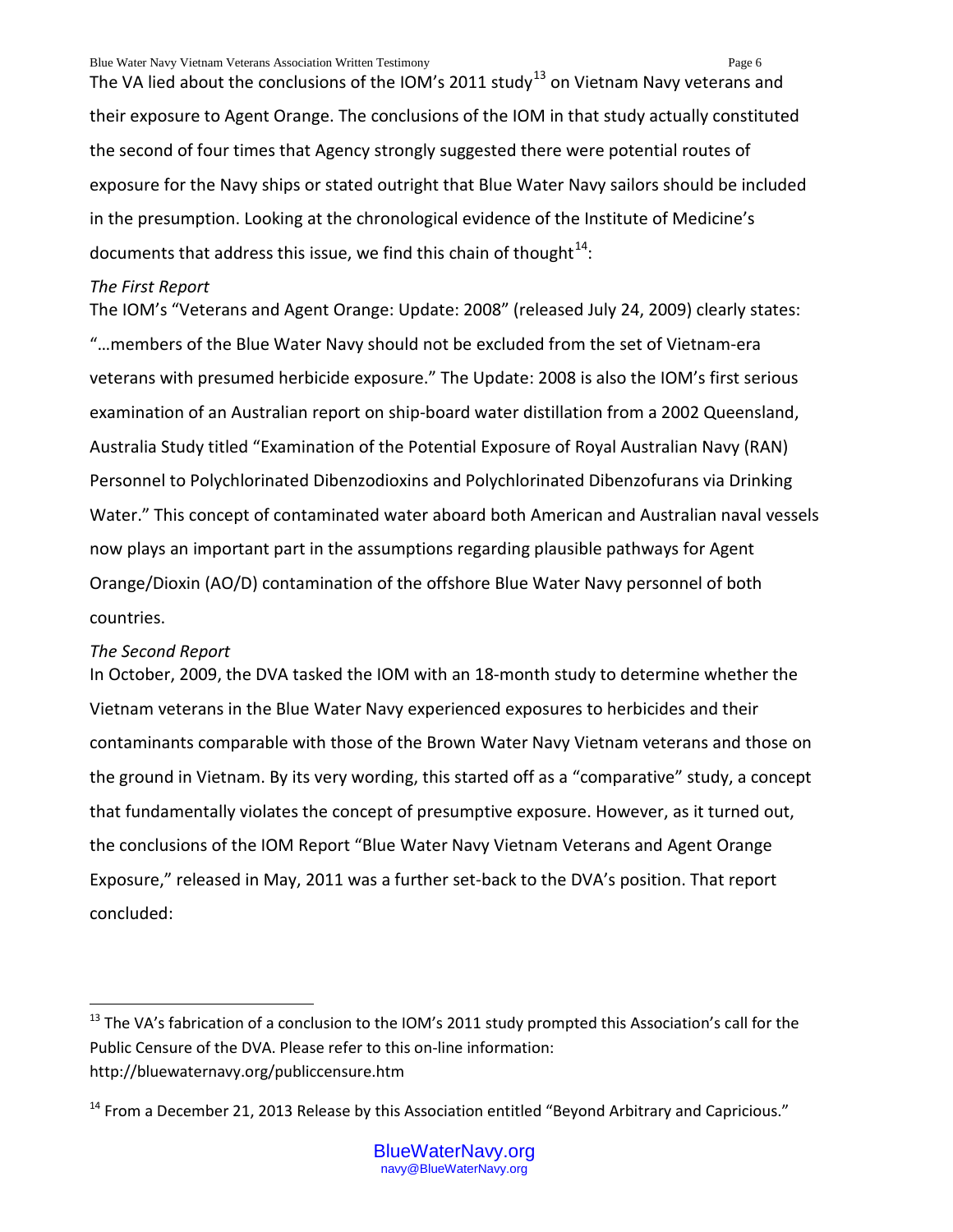- There isn't enough data to make any statement regarding 'quantitative' exposure amounts for not only the offshore Blue Water Navy, but for the troops with 'boots-onground' and those who patrolled the rivers and inland waterways (the 'brown water') of Vietnam; and
- There can be no statement of certainty that any group of Vietnam veterans had even experienced 'qualitatively' different exposures to herbicides.

Of course, this information was already known and was the basis for using 'presumptive exposure' when the 1991 Agent Orange Act was written. Because no measurement data existed from the time of the Vietnam War, all statements attempting to address such measurements will always be only pure speculation. We know that the entire environment of South Vietnam was contaminated with AO/D, but we don't know how much AO/D was released in any specific area and we don't know how much AO/D contaminated any specific individual or group.

#### *The Third Report*

The IOM's "Veterans and Agent Orange: Update 2010" (released in 2011, shortly after the release of the 2011 IOM Blue Water Navy and Agent Orange Report) reiterated that "the NAS [National Academy of Science] convened the Blue Water Navy Vietnam Veterans and Agent Orange Exposure Committee to address that specific issue; its recently released report (IOM, 2011) found that information to determine the extent of exposure experienced by Blue Water Navy personnel was inadequate, but that there were possible routes of exposure." This report reprinted statistical tables from the results of the 1990 CDC Selected Cancers Study which indicate that Blue Water Navy personnel had the highest risk level for certain Agent Orangerelated cancers. It goes on to say that "US Navy riverine units are known to have used herbicides while patrolling inland waterways (IOM, 1994; Zumwalt, 1993), and it is generally acknowledged that estuarine waters became contaminated with herbicides and dioxin as a result of shoreline spraying and runoff from spraying on land. Thus, military personnel who did not serve on land were among those exposed to the chemicals during the Vietnam conflict."

### *The Fourth Report*

In their bi-annual report "Veterans and Agent Orange: Update: 2012," released December 3, 2013, the IOM repeats and refers back to the findings of the three previous key reports that indicate:

• The individuals who served offshore Vietnam should not be exempted from receipt of VA benefits for Agent Orange-related disabilities, as there is no medical or scientific

> BlueWaterNavy.org navy@BlueWaterNavy.org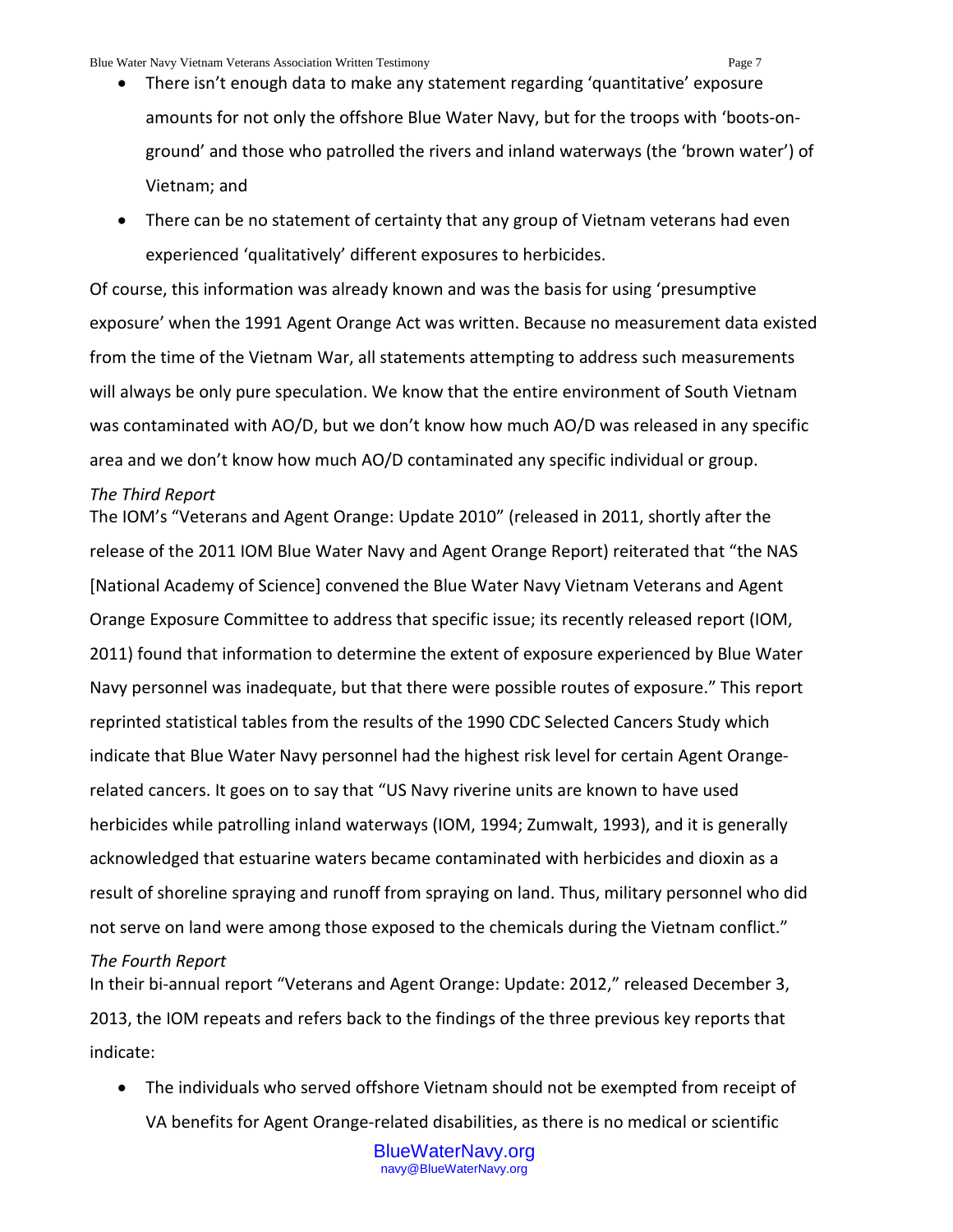evidence to deny those veterans the benefits that other service members from the Vietnam War receive on a regular basis;

- There were several viable pathways for exposure of the crews on the ships of the Seventh Fleet who served offshore Vietnam;
- There is no evidence that Agent Orange/Dioxin did not poison the veterans in question and there is overwhelming evidence indicating a high probability that it did;
- No single group of veterans that served anywhere in Southeast Asia should be removed from the benefits for presumptive exposure to the deadly herbicides used in the broader geographical area throughout the Vietnam War. In the December 2013 release of "Veterans and Agent Orange: Update: 2012,", the IOM once again reminded the DVA that no evidence exists for reliably segmenting Vietnam veterans by location if intending to address exposure to the carcinogenic element (TCDD) found in the herbicides used throughout Southeast Asia. They also stated that even though reliable scientific measurements do not exist to quantify the exact amounts of any TCDD exposure for any Vietnam veteran, there were possible and plausible routes for exposure of Blue Water Navy personnel.

The Blue Water Navy Vietnam Veterans Association spotted the DVA's dishonesty the day DVA published its conclusions in the Federal Register (Notice Citation 77 FR 76170) on December 26, 2012, when VA declared the results of the IOM's study indicated "Presumption of Exposure to Herbicides for Blue Water Navy Vietnam Veterans Not Supported." We immediately called for the Public Censure of DVA for that distortion of fact. The Court of Appeals for Veterans Claims ruling of April 23, 2015, fully vindicated us, saying the IOM report "falls short of the Secretary's assertion that the report specifically "confirmed" that there was no likelihood of exposure to herbicides in Da Nang Harbor."<sup>[15](#page-7-0)</sup>

 $\overline{a}$ 

<span id="page-7-0"></span><sup>&</sup>lt;sup>15</sup> United States Court of Appeals for Veterans Claims, No. 13-3339, Robert H. Gray v. Robert A. McDonald, decided April 23, 2015.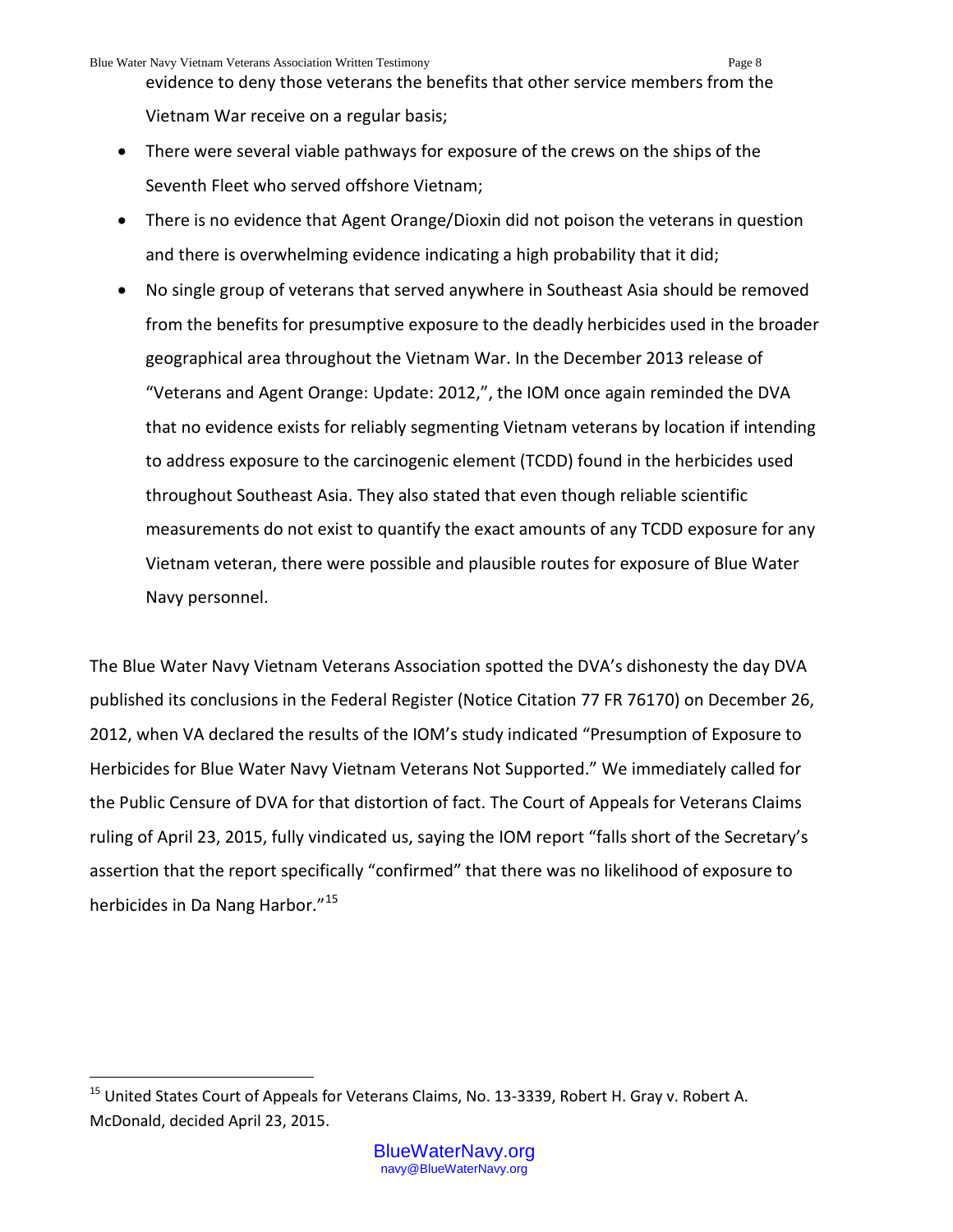At the time of this writing, the Congressional Budget Office (CBO) has not yet released a score for S-681/HR-969. However, our deep and measured analysis reveals several key points which can be used to make a cost determination. Our documentation shows that approximately 174,000 individuals<sup>[16](#page-8-0)</sup> served offshore Vietnam in the Territorial Waters as defined as 12 miles from Baseline.<sup>[17](#page-8-1)</sup> Of those, we estimate that less than 35,000 will be eligible to file for serviceconnected disability under this new legislation. Actual claims received should not exceed about 20,000. Of those, about 15,000 could pass the stringent requirement of a current diagnosis of an existing disability warranting a scheduler assignment of a disability percentage. Translating this into dollars, the 10-year period of this legislation should cost less than \$1 Billion with the actual figure perhaps closer to \$800 Million. These estimates await verification by the CBO, but have passed the tight scrutiny of the Blue Water Navy Vietnam Veterans Association.

## **CONCLUSION**

 $\overline{a}$ 

It serves no purpose to lambast the DVA for its history of moral and humanitarian sins. It only needs to once again be pointed out that the pool of American military blood is creating a growing stain on the soul of this Country, more so every day that this legislation awaits enactment. Support for this legislation is medically and scientifically well grounded; it has been shown to be hugely popular in a wide expanse of grassroots American institutions<sup>18</sup>; and it is a logical and morally sound decision to support this legislation regarding disability benefits for the Blue Water Navy Vietnam veterans who currently suffer from one of the VA-recognized

<span id="page-8-0"></span><sup>&</sup>lt;sup>16</sup> The origin of these numbers is from documentation of the DoD Manpower Data Center Reports vetted by the Congressional Research Service.

<span id="page-8-1"></span><sup>&</sup>lt;sup>17</sup> Vietnam uses the Straight Baseline method of defining their Territorial Sea Boundary. The Baseline typically stands out further to sea than the shoreline and is drawn to encompass offshore islands to which it claims ownership. The Military-Veterans Advocacy, Inc. submission of written testimony, which is included in its entirety into this testimony by reference, includes a map showing the Theater of Combat and the 12-mile extension beyond the Baseline as defined by Vietnam.

<span id="page-8-2"></span> $18$  The BWNVVA has amassed Resolutions passed by 5 cities, 7 counties, 2 tribal councils, 13 states, with one state pending. These Resolutions represent support for the Blue Water Navy cause dating back so legislation from 2009 and show a wide range of popular support from the heartlands of America. A list identifying these governmental entities is included as the Appendix to this Testimony.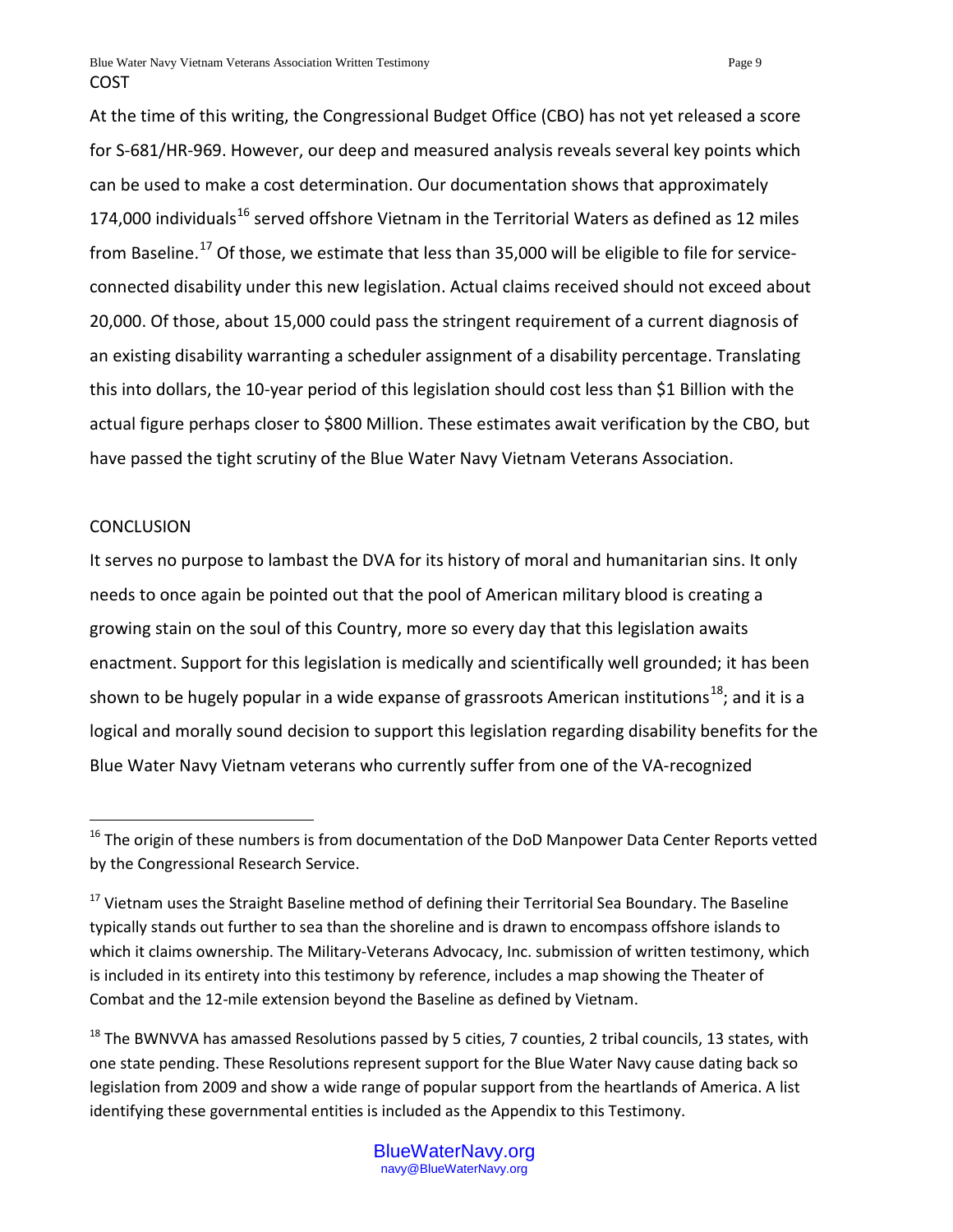diseases caused by Agent Orange. We are asking for the application of reason and consistency in the actions of the DVA. This legislation provides a way for this Committee to do just that. Your support of this legislation will be deeply appreciated.

Submitted as written testimony to Committee Chairman Johnny Isakson, Ranking Member Richard Blumenthal and the other distinguished members of the Senate Committee on Veterans Affairs this 13<sup>th</sup> day of May, 2015

Wellowin

John Paul Rossie, MA, MS, MBA, Executive Director Blue Water Navy Vietnam veteran, RVN 1969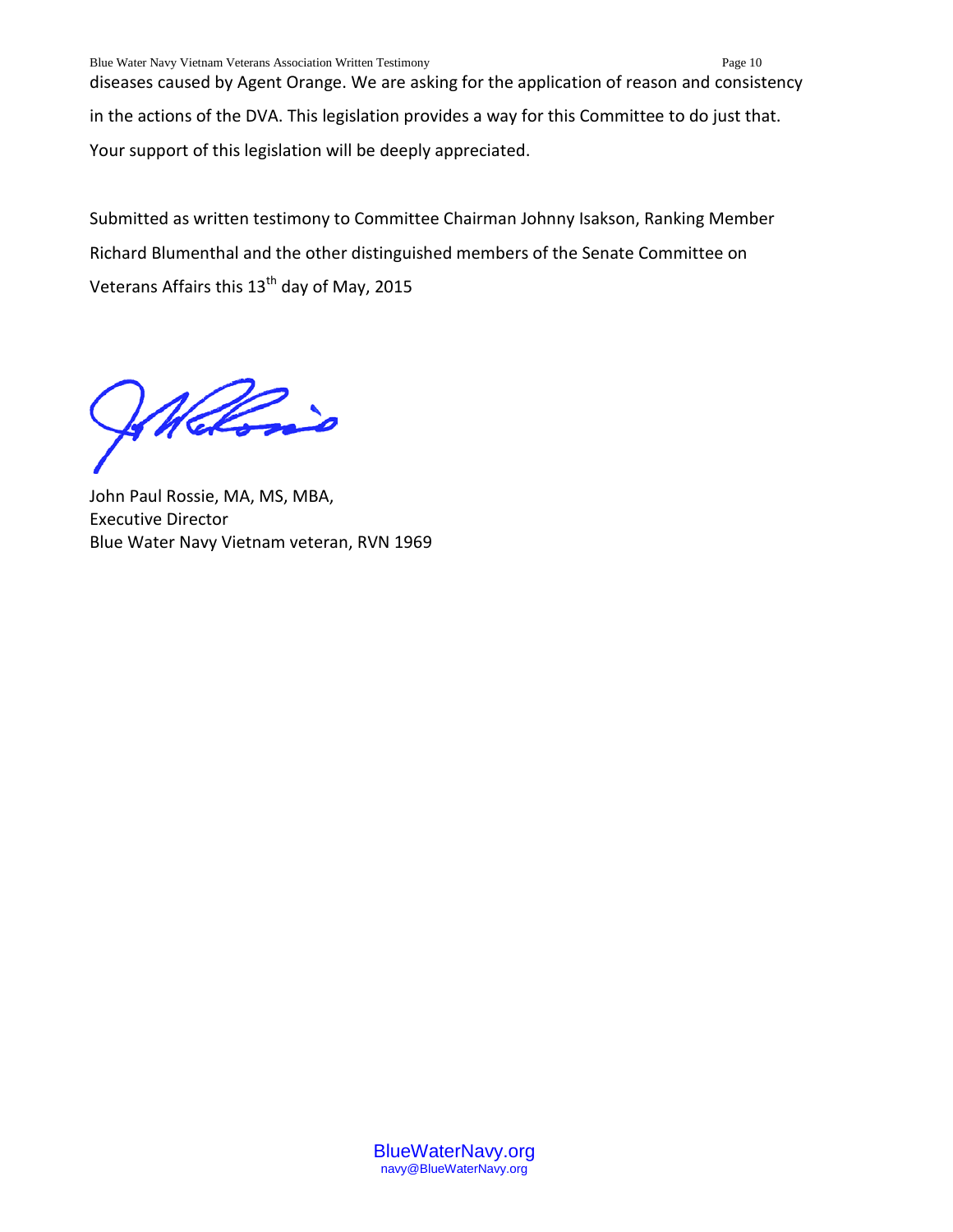# **APPENDIX ONE**

**LIST OF GRASSROOT AMERICAN GOVERNMENTAL ENTITIES WHO HAVE PASSED RESOLUTIONS IN FAVOR OF THE BLUE WATER NAVY LEGISLATION**